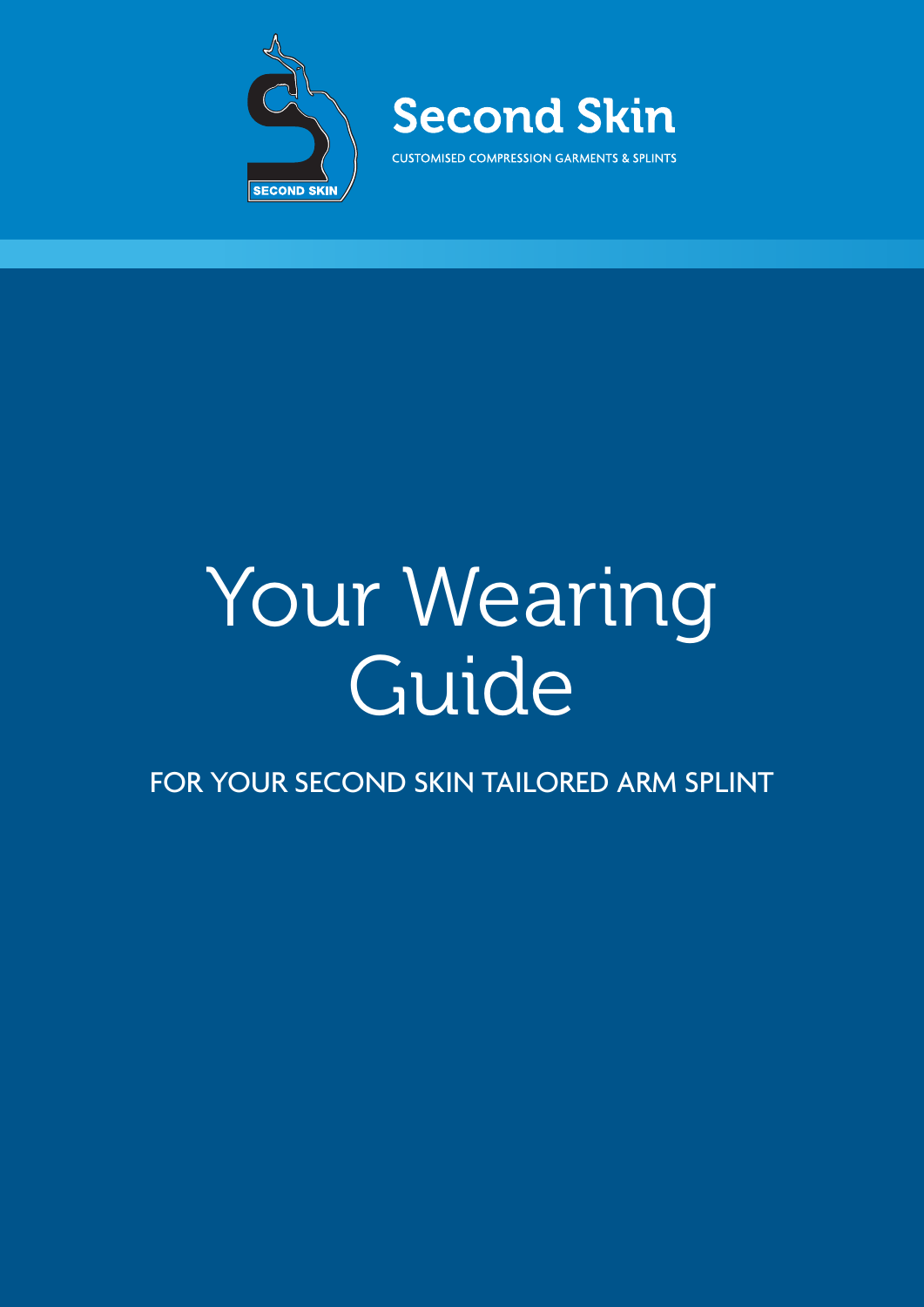

# Information

## Your Arm Splint is custom made to address your personal goals.

To achieve the best outcome, we recommend your splint is worn consistently for a minimum of 5 days a week, for the following number of hours:

- Children: 6 8 hours per day
- Adults: 8 10 hours per day

Introduce your splint gradually over the first two weeks, as discussed with the Second Skin Therapy Team, until you reach the recommended wear time.

Your Second Skin Therapy Team will advise if there are any changes required to this wearing regime.

#### Important Information

- 1. Splints must not be worn overnight unless recommended by the Second Skin Therapy Team.
- 2. Temporary markings from the splint are to be expected, just like socks and underwear. If any marks remain visible the following day, please do not use the splint and contact Second Skin immediately for advice.
- 3. Splints are designed to be laundered weekly with extra care to ensure the longevity of your splint.

#### **Please read the care instructions as follows:**

Splints should be hand washed or placed in a lingerie bag or pillow case and washed on gentle cool cycle in a front loading washing machine. Wash in water not more than 40°C using a mild detergent without bleaching agents. Rinse thoroughly and remove excess water by rolling in a clean dry towel. Dry flat in the shade. Do not tumble dry, iron or dry clean. Do not use fabric softener.

Some fabrics will be affected by oily based creams and lotions. We therefore recommend you use water or silicone based creams and lotions.



For more information and FAQ's head to the SERVICES section on our website: [www.secondskin.com.au](https://www.secondskin.com.au/services/neurological_splints_faqs)

## Empowering you to be your best – your goals your way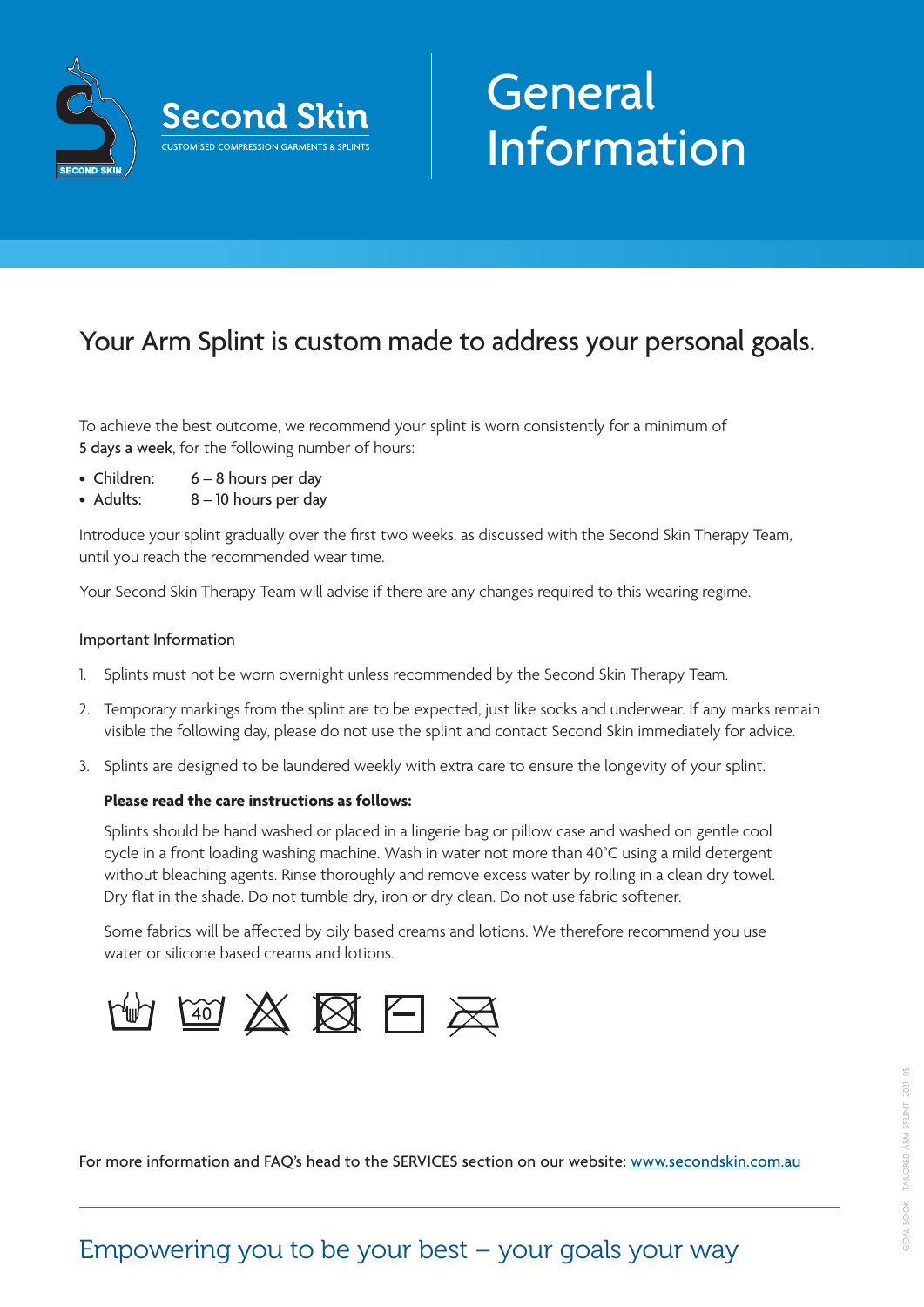

## $\mathbb{Z}$  Second Skin  $\mathbb{Z}$  Flow to apply  $\text{F}_{\text{F}_{\text{COMISED}}}\left( \text{CUSTOMISED COMPRESSION GARMENTS & SPLINTS}\right)$  your Arm Splint How to apply your Arm Splint



**STEP 1:** Undo all zips and slide the arm splint up and over the arm.



**STEP 2: Position and centre** the soft fabric section over the elbow crease.



**STEP 3: Place the shoulder** strap over the head and under the other arm or under the breast as prescribed.



**STEP 4: Ensure the fabric** lining behind the zip is flat against the skin before doing the zip up. Place the Velcro tab over the zip at the wrist to protect the skin.



Please note: The zip systems may vary depending on the splint design as shown above.



**STEP 5:** Check there are no creases in the splint and adjust the strap for best fit using the buckle.



**STEP 6:** Fnsure the seam on the shoulder and Second Skin label are centred over the shoulder.





**STEP 7:** After adjusting the fit with the buckle, place the fabric sleeve over the buckle to protect the skin.

Please note: Straps may vary depending on the splint design.